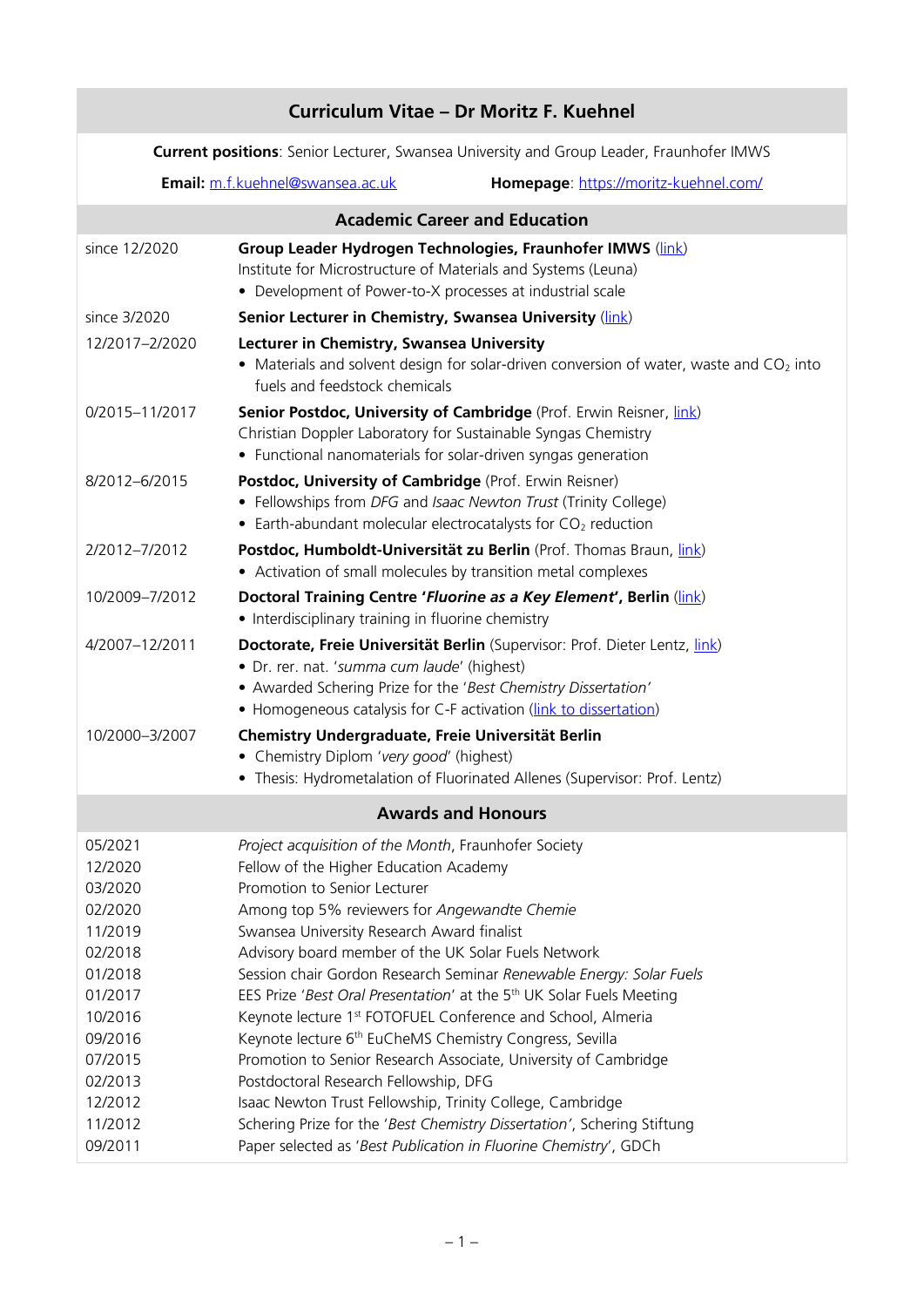# **Publication List**

*h*-Index: 18 Citations: >2100 [Google Scholar](https://scholar.google.com/citations?hl=en&user=gTYeFoQAAAAJ&view_op=list_works&sortby=pubdate)

### **Peer-reviewed Journal Articles**

M.G. Allan, M.J. McKee, F. Marken, M.F. Kuehnel,\* "Solvent-controlled O<sub>2</sub> diffusion enables air-tolerant solar hydrogen generation", *Energy Environ. Sci.* **2021** *accepted.* DOI: 10.1039/d1ee01822a [\(link\)](http://dx.doi.org/10.1039/d1ee01822a)

B. Jones, K.R. Davies, M.G. Allan, I. Mabbett, T. Watson, J. Durrant, M.F. Kuehnel, S. Pitchaimuthu, "Photoelectrochemical Concurrent Hydrogen Generation and Heavy Metal Recovery from Polluted Acidic Mine Water", *Sustainable Energy Fuels*, **2021**, *5*, 3084-3091 [\(link\)](https://doi.org/10.1039/D1SE00232E)

M.O. Omorogie,\* J.O. Babalola, M.O. Ismaeel, J.D. McGettrick, T.M. Watson, D.M. Dawson, M. Carta, M.F. Kuehnel,\* "Activated carbon from Nauclea diderrichii agricultural waste – a promising adsorbent for ibuprofen, methylene blue and CO2", *Adv. Powder Technol.*, **2021**, *32*, 839–847 [\(link\)](https://www.sciencedirect.com/science/article/pii/S0921883121000522)

J.A. McCune, M.F. Kuehnel, E. Reisner, O.A. Scherman, "Stimulus-mediated ultrastable radical formation" *Chem* **2020**, *6*, 1819–1830 [\(link\)](https://dx.doi.org/10.1016/j.chempr.2020.05.005). Highlighted in [Chemistry World.](https://www.chemistryworld.com/news/bright-blue-radical-lives-on-for-months-in-chicken-feed-and-urea-solution/4012077.article)

A. Wagner, K.H. Ly, N. Heidary, I. Szabó, K.I. Assaf, S.J. Barrow, K. Sokołowski, N. Kornienko, M.F. Kuehnel, E. Rosta, I. Zebger, W.M. Nau, O.A. Scherman, E. Reisner "Host-guest-chemistry meets electrocatalysis: cucurbit[6]uril on Au as a hybrid organic-inorganic system in CO<sub>2</sub> reduction", *ACS Catal.* **2020**, 10, 751–761 [\(link\)](https://doi.org/10.1021/acscatal.9b04221)

J.J. Leung, J. Warnan, K.H. Ly, N. Heidary, D.H. Nam, M.F. Kuehnel, E. Reisner,\* "Solar-driven reduction of aqueous CO<sup>2</sup> with a cobalt bis(terpyridine)-based photocathode", *Nat. Catal.* **2019**, *2*, 354–365 [\(link\)](http://dx.doi.org/10.1038/s41929-019-0254-2)

M.F. Kuehnel, C.E. Creissen, C.D. Sahm, D. Wielend, A. Schlosser, K.L. Orchard, E. Reisner "ZnSe nanorods as a visible-light-absorber for photocatalytic and photoelectrochemical H<sup>2</sup> evolution in water", *Angew. Chem. Int. Ed.* **2019**, *58*, 5059–5063 [\(link\)](https://doi.org/10.1002/anie.201814265)

T. Uekert, M.F. Kuehnel,\* D.W. Wakerley, E. Reisner,\* "Plastic waste as a feedstock for solar-driven H<sub>2</sub> generation", *Energy Environ. Sci.* **2018**, *11*, 2853–2857 [\(link\)](https://www.dropbox.com/s/qimzsmktg08mwzt/document.pdf?dl=0). Featured on the [EPSRC website.](https://epsrc.ukri.org/newsevents/news/turning-waste-plastics-into-hydrogen-ignites-media-interest/) Highlighted in the media [\(BBC,](https://www.bbc.co.uk/news/uk-wales-45028705) [itv News,](https://www.itv.com/news/2018-09-03/plastic-waste-could-fuel-cars-of-the-future/) [New Statesman,](https://www.newstatesman.com/spotlight/energy/2018/11/plastic-energy-how-rubbish-idea-could-be-great-one) [The Times of India,](https://timesofindia.indiatimes.com/home/science/plastic-waste-could-power-cars/articleshow/65680058.cms) [The Independent,](https://www.independent.co.uk/life-style/gadgets-and-tech/news/plastic-waste-fuel-renewable-environment-recycling-swansea-university-a8520956.html) [Daily Mail Online,](https://www.dailymail.co.uk/sciencetech/article-6126747/Plastic-waste-fuel-cars-future.html) [Huffington Post,](https://www.huffingtonpost.co.uk/entry/plastic-bottles-could-be-used-to-fuel-cars-in-the-future_uk_5b8ceec1e4b0cf7b0037bed6) [CNET,](https://www.cnet.com/news/plastic-waste-could-be-used-to-fuel-hydrogen-cars/) [Advances](https://businesswales.gov.wales/innovation/sites/innovation/files/documents/Issue%2087_0.pdf)  [Wales,](https://businesswales.gov.wales/innovation/sites/innovation/files/documents/Issue%2087_0.pdf) [The Chemical Engineer,](https://www.thechemicalengineer.com/news/producing-hydrogen-from-plastic-waste/) [Chemistry World](https://www.chemistryworld.com/news/sunlight-converts-plastic-waste-to-hydrogen-fuel/3009467.article) and many others including BBC radio live interviews)

A.L. Raza, M.F. Kuehnel, M. Talavera, M. Teltewskoi, M. Ahrens, P. Kläring, T. Braun, D. Lentz, "Reactivity of Rhodium Hydrido and Silyl Complexes towards 1,1-Difluoroallene", *J. Fluorine Chem.* **2018**, *214*, 80–85 [\(link\)](https://doi.org/10.1016/j.jfluchem.2018.08.002)

D.W. Wakerley, K.H. Ly, N. Kornienko, K.L. Orchard, M.F. Kuehnel, E. Reisner, "Aerobic conditions enhance the photocatalytic activity of CdS/CdO<sup>x</sup> quantum dots", *Chem. Eur. J*. **2018**, *24*, 18385–18388 [\(link\)](http://dx.doi.org/10.1002/chem.201802353). *Hot Article*, featured on [cover,](https://onlinelibrary.wiley.com/doi/full/10.1002/chem.201805321) highlighted in [ChemistryViews](https://www.chemistryviews.org/details/ezine/11082737/Rapid_Hydrogen_Evolution_using_Oxidized_Quantum_Dots.html)

M.F. Kuehnel, C.D. Sahm, G. Neri, J.R. Lee, K.L. Orchard, A.J. Cowan, E. Reisner, "ZnSe quantum dots modified with a Ni(cyclam) catalyst for efficient visible-light driven CO<sub>2</sub> reduction in water", *Chem. Sci.* **2018**, 9, 2501–2509 [\(link](http://dx.doi.org/10.1039/C7SC04429A)). Selected for the themed collection '*Outstanding Contributions to Molecular Science for Energy Research*'

M.F. Kuehnel\* and E. Reisner,\* "Solar hydrogen generation from lignocellulose", *Angew. Chem. Int. Ed.* **2018**, *57*, 3290–3296 [\(link\)](http://dx.doi.org/10.1002/anie.201710133)

B. Reuillard, K. H. Ly, T. E. Rosser, M. F. Kuehnel, I. Zebger, E. Reisner, "Tuning Product Selectivity for Aqueous CO<sub>2</sub> Reduction with a Mn(bipyridine)-pyrene Catalyst Immobilized on a Carbon Nanotube Electrode", *J. Amer. Chem. Soc*. **2017**, *139*, 14425–14435 [\(link\)](http://pubs.acs.org/doi/10.1021/jacs.7b06269)

M.F. Kuehnel, K.L. Orchard, K.E. Dalle, E. Reisner, "Selective photocatalytic CO<sub>2</sub> reduction in water through anchoring of a molecular Ni catalyst on CdS nanocrystals", *J. Amer. Chem. Soc*. **2017**, *139,* 7217–7223 [\(link\)](http://pubs.acs.org/doi/abs/10.1021/jacs.7b00369). Among top 20 most accessed articles in JACS

D.W. Wakerley,† <u>M.F. Kuehnel,</u>† K.L. Orchard, K.H. Ly, T.E. Rosser, E. Reisner, "Solar-driven reforming of lignocellulose to H<sub>2</sub> with a CdS/CdO<sub>x</sub> photocatalyst", *Nat. Energy* 2017, 2, 17021 [\(link](https://www.nature.com/articles/nenergy201721), † shared first authorship). Highlighted in the press [\(Reuters TV,](http://www.reuters.com/video/2017/04/13/scientists-turn-garbage-into-hydrogen-us?videoId=371485833) [BNN Bloomberg TV](http://www.bnn.ca/video/cambridge-researchers-use-power-of-the-sun-to-make-hydrogen~1114558) live interview, [Business Weekly,](http://www.businessweekly.co.uk/news/cleantech/scientists-leverage-solar-power-produce-clean-hydrogen-biomass) [Natural Gas Daily,](https://www.dropbox.com/s/op9xtush4qmjjd9/NGD_270317_1490621154.pdf?dl=0) [The](https://www.theengineer.co.uk/sun-shines-on-uk-developed-hydrogen-production-process/?cmpid=tenews_3199353)  [Engineer](https://www.theengineer.co.uk/sun-shines-on-uk-developed-hydrogen-production-process/?cmpid=tenews_3199353) and others)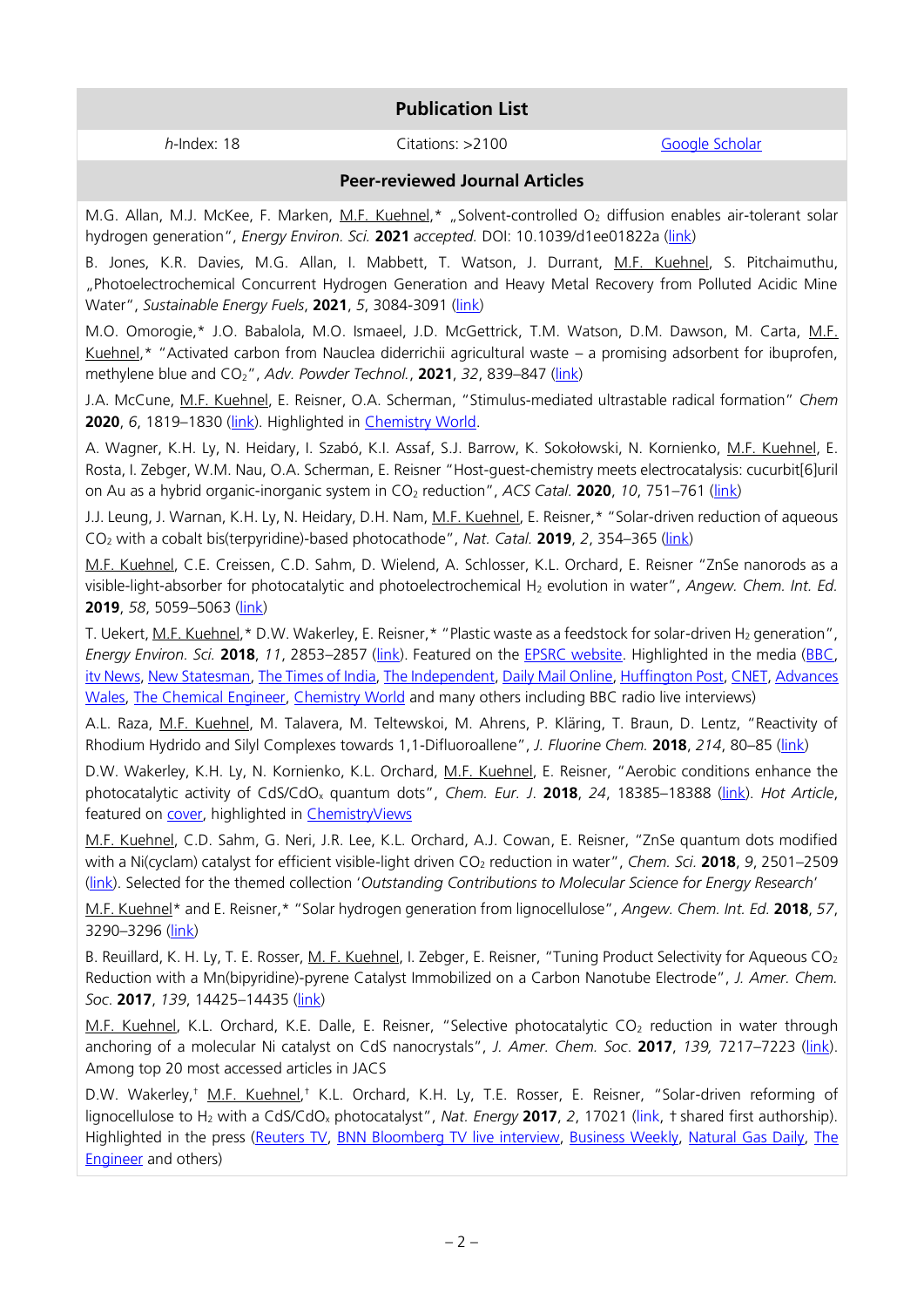M. Crespo-Quesada, L.M. Pazos-Outón, J. Warnan, M.F. Kuehnel, R.H. Friend, E. Reisner, "Metal-encapsulated organolead halide perovskite photocathode for solar-driven hydrogen evolution in water", *Nat. Commun.* **2016**, *7,*  12555 [\(link\)](http://dx.doi.org/10.1038/NCOMMS12555)

M.F. Kuehnel, D.W. Wakerley, K.L. Orchard, E. Reisner, "Photocatalytic Formic Acid Conversion on CdS Nanocrystals with Controllable Selectivity for H<sup>2</sup> or CO", *Angew. Chem. Int. Ed.* **2015**, *54*, 9627–9631. Featured on the inside cover [\(link\)](http://onlinelibrary.wiley.com/doi/10.1002/anie.201502773/abstract)

M.F. Kuehnel, D. Lentz, T. Braun, "Synthesis of fluorinated building blocks by transition metal-mediated hydrodefluorination reactions", *Angew. Chem. Int. Ed.* **2013**, *52*, 3328–3348 [\(link\)](http://dx.doi.org/10.1002/anie.201205260)

M.F. Kuehnel, P. Holstein, M. Kliche, J. Krüger, S. Matthies, D. Nitsch, J. Schutt, M. Sparenberg, D. Lentz, "Titanium-Catalyzed Vinylic and Allylic C-F Bond Activation – Scope, Limitations and Mechanistic Insight", *Chem. – Eur. J.*  **2012**, *18***,** 10701–10714 [\(link\)](http://dx.doi.org/10.1002/chem.201201125)

M.F. Kuehnel, T. Schlöder, S. Riedel, B. Nieto-Ortega, F.J. Ramírez, J.T. López Navarrete, J. Casado, D. Lentz, "Synthesis of the Smallest Axially Chiral Molecule via Asymmetric Carbon-Fluorine Bond Activation", *Angew. Chem. Int. Ed.* **2012**, *51*, 2218–2220 [\(link\)](http://dx.doi.org/10.1002/anie.201108105). Highlighted in *Nachrichten aus der Chemie* 2012*, 60,* 6

M.F. Kühnel, D. Lentz, "Fluorinated dienes in transition-metal chemistry – the rich chemistry of electron-poor ligands", *Dalton Trans.* **2010**, *39*, 9745–9759 [\(link\)](http://dx.doi.org/10.1039/C0DT00097C). Featured on front cover

M.F. Kühnel, D. Lentz, "Titanium-Catalyzed C-F Activation of Fluoroalkenes", *Angew. Chem. Int. Ed.* **2010**, *49*, 2933–2936 [\(link](http://dx.doi.org/10.1002/anie.200907162)). Classified as 'Hot Paper' and honoured with the AG Fluorchemie Publication Prize 2010/2011

M.F. Kühnel, D. Lentz, "Hydrometalation of Fluoroallenes", *Dalton Trans.* **2009**, 4747–4755 [\(link](http://dx.doi.org/10.1039/B903300A)). '*Hot Article*'

T. Hügle, M.F. Kühnel, D. Lentz, "Hydrazine Borane – A Promising Hydrogen Storage Material", *J. Am. Chem. Soc.*  **2009**, *131*, 7444–7446 [\(link\)](http://dx.doi.org/10.1021/ja9013437)

### **Patents**

E. Reisner, D. Achilleos, H. Kasap, M. Kuehnel, "Photocatalyst and photocatalytic methods for producing hydrogen", WO/2019/229255 ([link\)](https://patentscope.wipo.int/search/en/detail.jsf?docId=WO2019229255&tab=PCTBIBLIO)

D. Wakerley, M. Kuehnel, K. Orchard, E. Reisner, "Photocatalyst and photocatalytic methods", WO/2018/096103 [\(link\)](https://patentscope.wipo.int/search/en/detail.jsf?docId=WO2018096103)

#### **Book Chapters and Journal Articles without Peer Review**

M. Kühnel, S. Schattauer, N. Denecke, S. Schmidt, "Testzentren für industrielle H2-Technologie nehmen Betrieb auf", HZwei, **2021**, *21(3)*, 22–23

"Biological approaches to artificial photosynthesis", *Faraday Discuss.* **2019**, *215*, 66–83 [\(link\)](https://pubs.rsc.org/doi/c9fd90026h)

"Synthetic approaches to artificial photosynthesis", *Faraday Discuss*. **2019**, *215*, 242–281 [\(link\)](https://pubs.rsc.org/doi/c9fd90024a)

"Demonstrator devices for artificial photosynthesis", *Faraday Discuss*. **2019**, *215*, 345–363 [\(link\)](https://pubs.rsc.org/doi/c9fd90023c)

"Beyond artificial photosynthesis", *Faraday Discuss*. **2019**, *215*, 422–438 [\(link\)](https://doi.org/10.1039/C9FD90022E)

M. F. Kuehnel and D. Lentz, "Preparation of Fluoroolefins", in *Efficient Preparation of Fluorine Compounds*, ed. H. W. Roesky, Wiley, pp. 315–333, **2013** [\(link\)](http://onlinelibrary.wiley.com/doi/10.1002/9781118409466.ch50/summary)